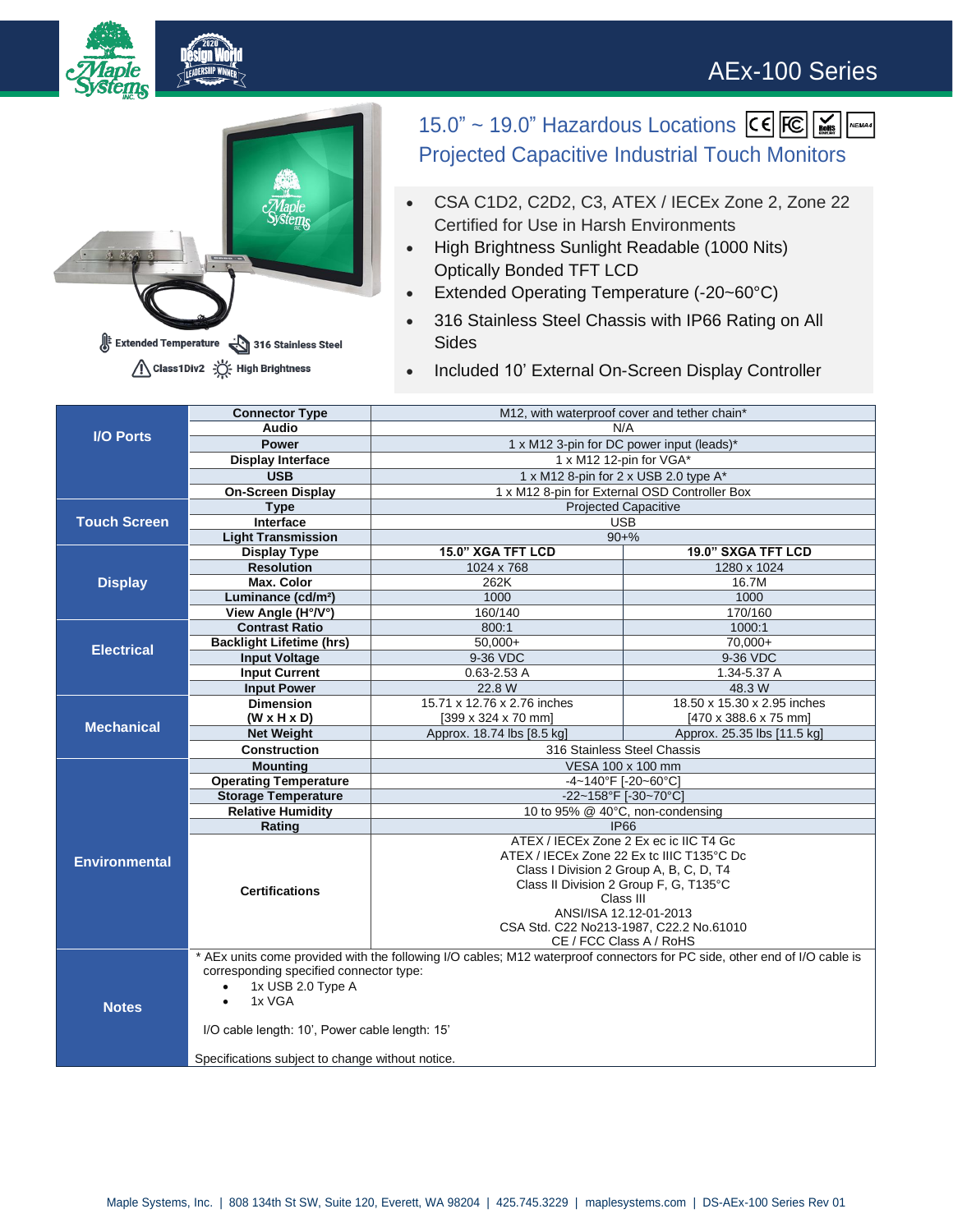





BOTTOM VIEW

- 
- 
-